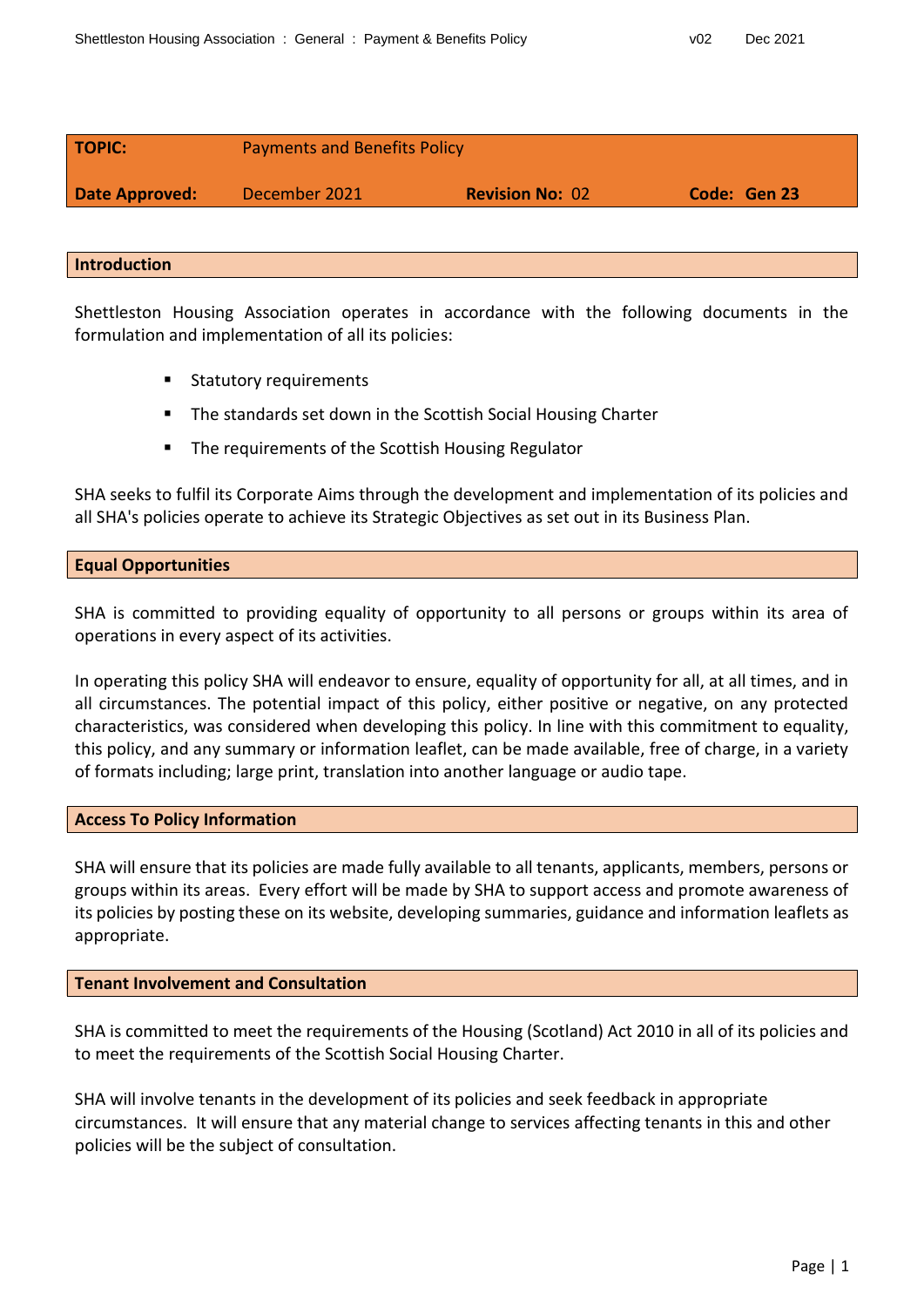#### **Policy Monitoring**

SHA is committed to ensure that adequate monitoring of the implementation of its policies is undertaken. This will be achieved through regular review by the Board, customer/tenant feedback surveys and regular consultation with tenant/resident groups.

#### **Risk Management and Assessment**

SHA has a detailed Risk Management Policy in place and it will assess the risks to the Association in the implementation of each of its policies as part of its risk management strategy.

#### **Procedures**

HA will develop a detailed set of procedures identifying actions, roles and responsibilities in the implementation of its policies. These procedures will be subject to regular review and audit.

### **Training**

SHA will ensure that its staff is properly trained in terms of their knowledge and understanding of statutory requirements and the requirements of the Scottish Social Housing Charter pertaining to its policies. It will ensure that appropriate staff are kept up to date with all procedures pertaining to the implementation of policies. The Board will have access to training to ensure that it can maintain appropriate control and overview of the policy and procedures.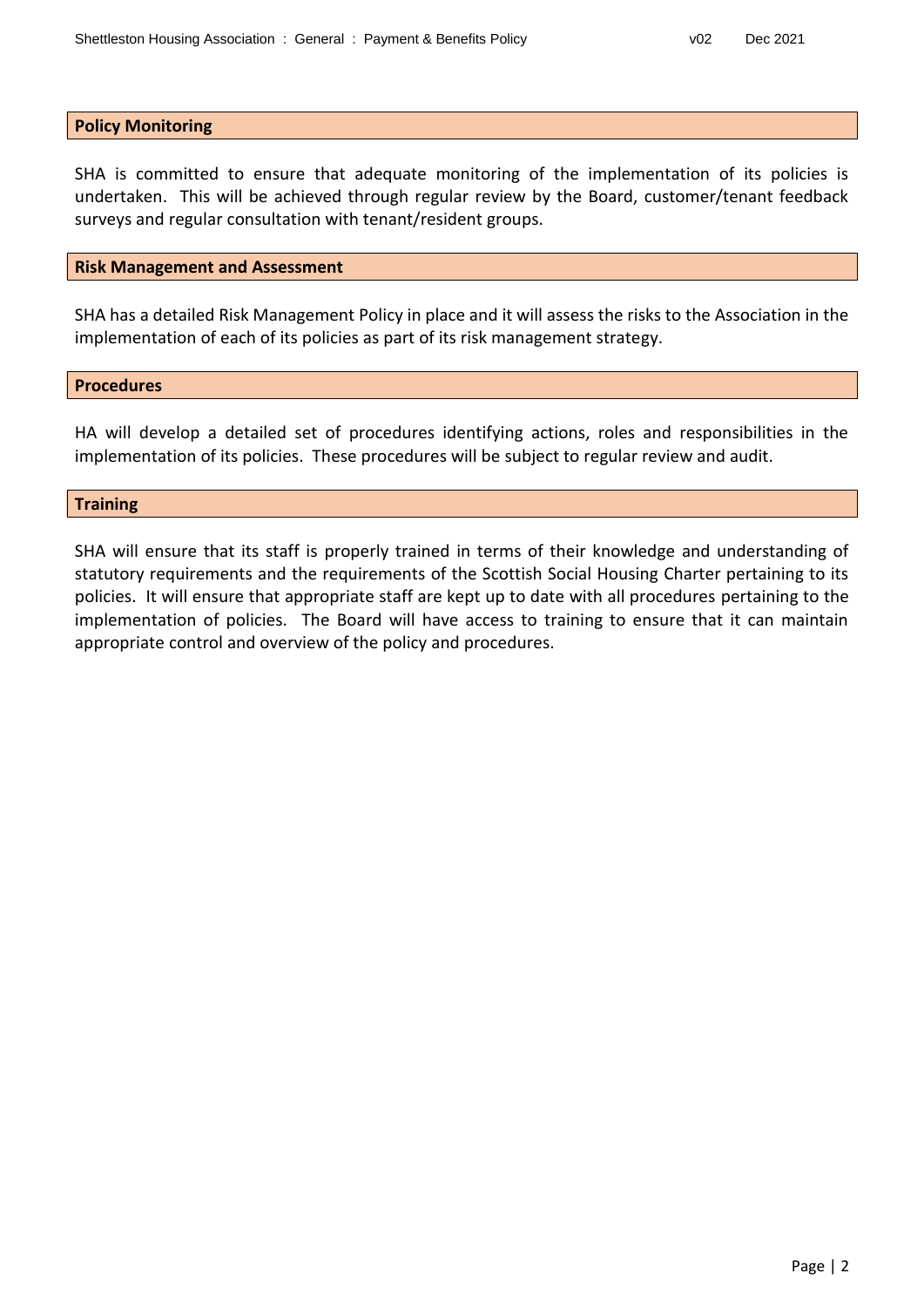# **1. Introduction**

### **Who the Policy Affects**

- **1.1** This policy is aimed at:
	- All members of our Board and of the Board of any of our subsidiaries
	- Everyone who works or volunteers for us or any of our subsidiaries
- **1.2** For the remainder of this policy the above will be referred to as "our people."

# **About This Policy**

- **1.3** We are a Registered Social Landlord (RSL) and a Scottish Charity. We are part of a sector that has a strong reputation for integrity and accountability: to the people we exist to help our Regulators, partners and funders. We must ensure that our organisation upholds its reputation and that of the sector. Our people cannot benefit inappropriately from their connection to us.
- **1.4** This policy describes the entitlements, payments and benefits that our people are able to receive. It also describes what is not permitted and the arrangements that we have in place to ensure that the requirements of this policy are observed.
- **1.5** Our Rules require that we have a policy dealing with payments and benefits<sup>1</sup>. The Scottish Housing Regulator (SHR) requires us to have a policy that sets out what payments and benefits we permit and to ensure that these arrangements demonstrate transparency, honesty and propriety<sup>2</sup>. We must ensure there is no justifiable public perception of impropriety. This policy is based on the SFHA's Model Entitlements Payments and Benefits Policy, which the SHR have confirmed meets their regulatory requirements.
- **1.6** As we are a Scottish Charity, all of our Governing Body Members must also ensure that they comply with the Office of the Scottish Charity Regulator (OSCR) guidance to Charity Trustees<sup>3</sup> and charity legislation.]
- **1.7** This Policy is intended to be a practical document that supports us in meeting all of the above requirements, ensuring that none of our people benefits (or is seen to benefit) improperly or inappropriately from their involvement with us, but also that they are not unfairly disadvantaged. We expect our people to act in good faith, and in applying the terms of the policy we will always take this into account.

l <sup>1</sup> SFHA (2020) [Charitable Model Rules, Rule 38](https://www.sfha.co.uk/download.php?file=1393)

<sup>2</sup> Scottish Housing Regulator (February 2019) [Regulatory Framework Standard 5.4](https://www.housingregulator.gov.scot/for-landlords/regulatory-framework)

<sup>&</sup>lt;sup>3</sup> Office of the Scottish Charity Regulator (2017) [Guidance for Charity Trustees](https://www.oscr.org.uk/guidance-and-forms/managing-a-charity-guidance/guidance-and-good-practice-for-charity-trustees/)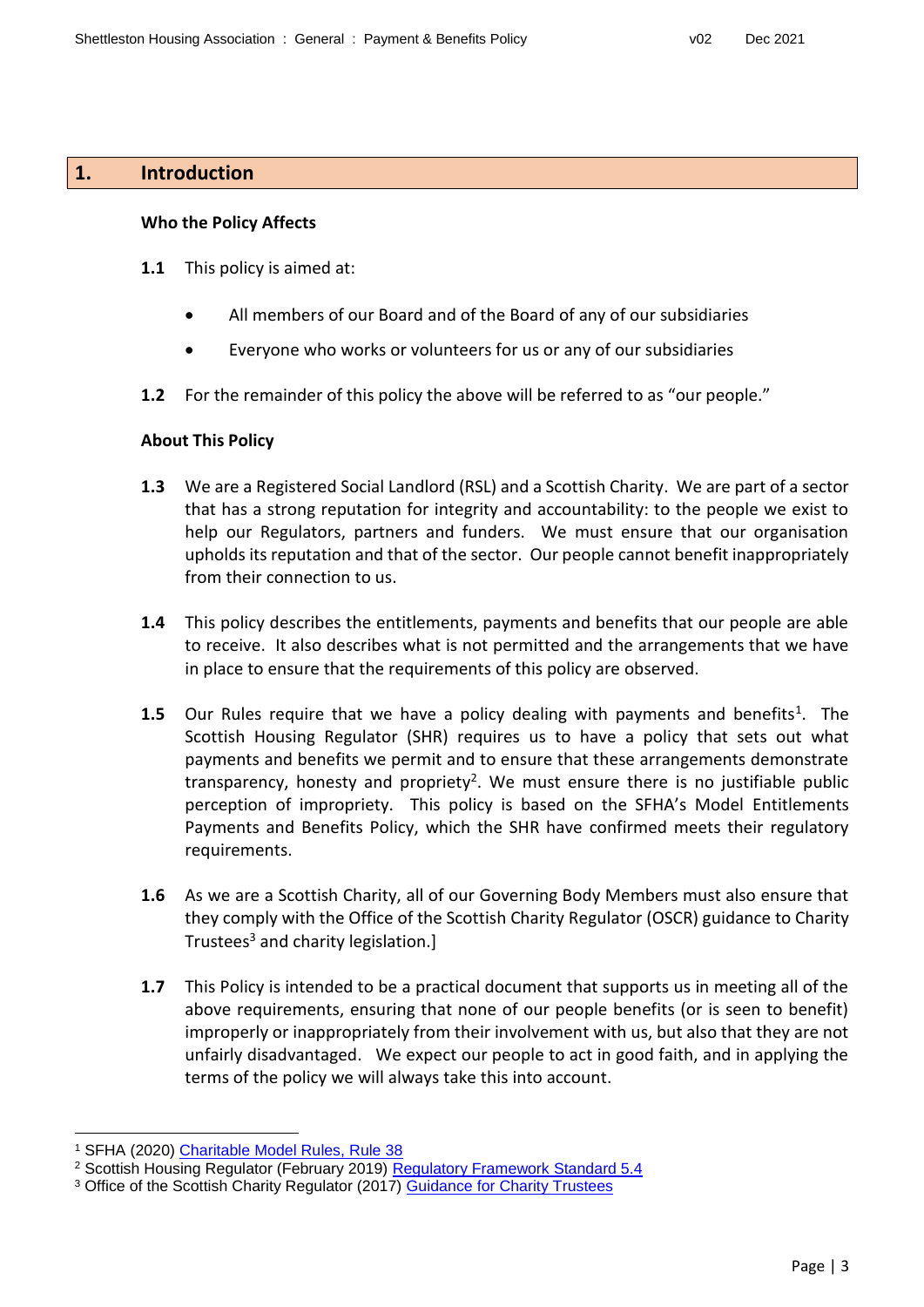- **1.8** As someone who is affected by this policy, you are personally responsible for ensuring that you are familiar with and comply with its terms<sup>4</sup>.
- **1.9** At all times, we expect a common-sense approach to be applied to the interpretation and application of this policy. If you are unsure about anything relating to entitlements, payments and benefits you should consult with the Chair or CEO (if you are a member of the governing body) or with your line manager (if you are a member of staff).

# **What this Policy Covers**

- **1.10** This policy covers:
	- Managing Your Interests
		- o Registering and Declaring Interests
		- o Entitlements, Payments & Benefits
	- People Connected to You
		- o Who Else You Should Consider When Declaring Interests
		- o What You Should Consider
	- Use of Our Contractors/Suppliers by Our People

# **Other Relevant Polices**

- **1.11** The Code of Conduct is linked to this policy. Failure to comply with the terms of this policy may be regarded as a breach of the Code of Conduct.
- **1.12** You are also required to be familiar with and observe the terms of our Anti-Bribery and Fraud policy. We prohibit any attempt to induce the organisation or our people to offer preferential services or business terms and we will at all times comply with the Bribery Act 2010.
- **1.13** Our policies relating to the following are also relevant to this document and must be complied with at all times:
	- Allocations
	- Maintenance
	- Adaptations
	- Procurement
	- **Training**

l <sup>4</sup> Code of Conduct for Board Members; Code of Conduct for Staff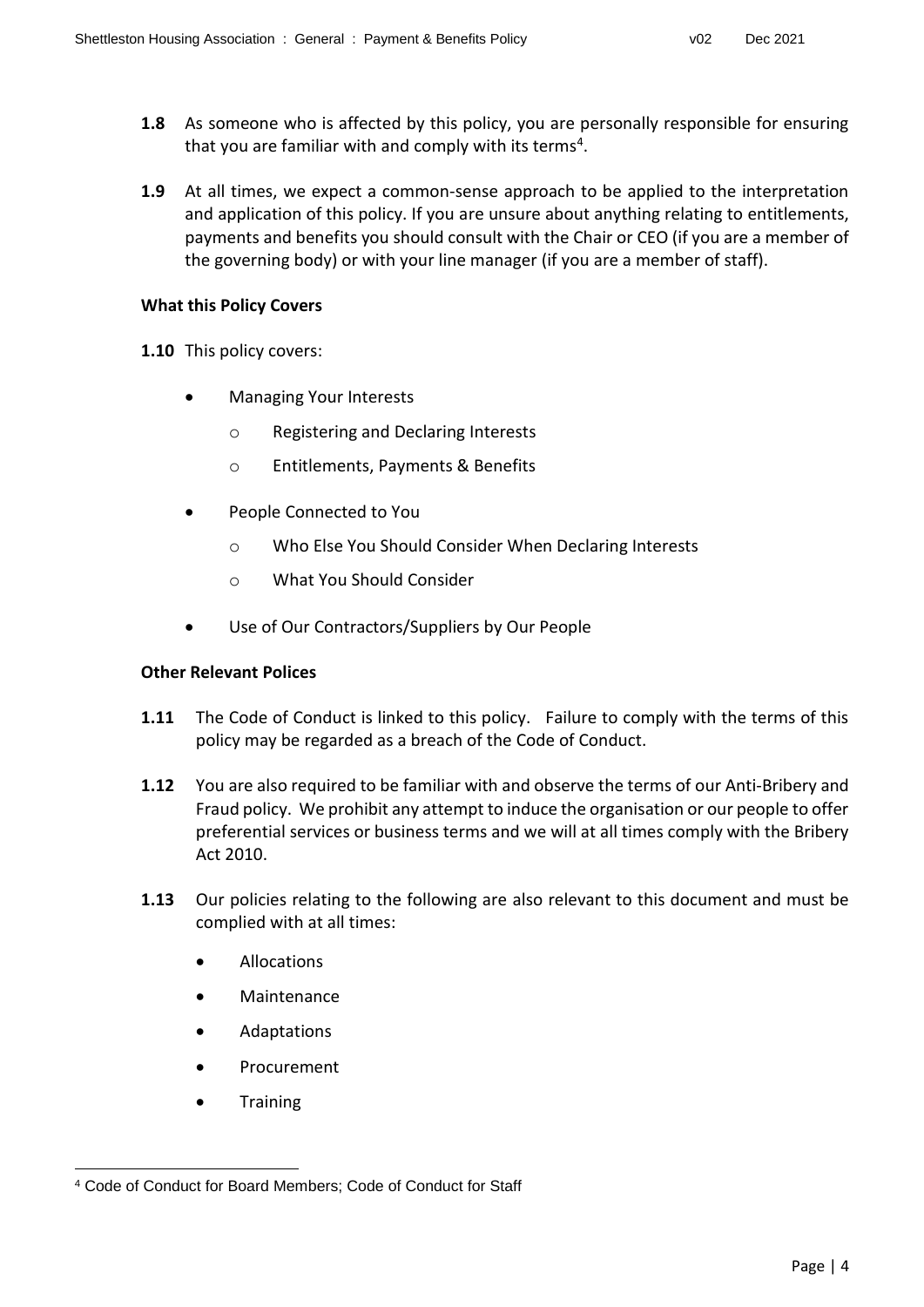- Expenses
- **•** Recruitment
- Sale/Disposal of our Property
- Gifts and Hospitality

Please note that this list is not exhaustive and you are required to comply with all of our policies and procedures.

# **2. Managing Your Interests**

### **Registering and Declaring Interests**

- **2.1** In order to protect our reputation and demonstrate that we conduct our affairs with openness, honesty and integrity, we maintain a Register of Interests. You must record in this register any interests that you or someone connected to you (see Section 3) has which are relevant to our business and /or our activities. You will be required to maintain the accuracy of the interests you declare and to confirm annually that your entry is accurate and up to date.
- **2.2** Where you have an interest in any matter that is being discussed or considered, including at a meeting, you must declare your interest and play no part in the consideration, discussion and decision-making; you must withdraw from any part of a meeting where the interest arises and play no part in the discussion. Our Rules require that any Board member who has an interest in a matter that is being considered withdraws from all discussions and plays no part in decision-making<sup>5</sup>
- **2.3** The Codes of Conduct which our Board and staff are required to uphold contain requirements about Declaring Interests that you should comply with at all times.
- **2.4** An annual report will be made to our Board on the entitlements, payments, benefits that have been recorded in the Register(s) by our people.
- **2.5** The following are examples of the kind of interest that you must declare. Please note that this list is not exhaustive, and there may be other interests that you should also declare.
	- Tenancy of a property of which we are the landlord.
	- Occupancy or ownership of a property which is factored or receives property related services from us.
	- Receipt of care or support services from us.
	- Membership of a community or other voluntary organisation that is active in the

l

<sup>5</sup> SFHA (2020) [Charitable Model Rules 2020 Rule 38](https://www.sfha.co.uk/download.php?file=1393)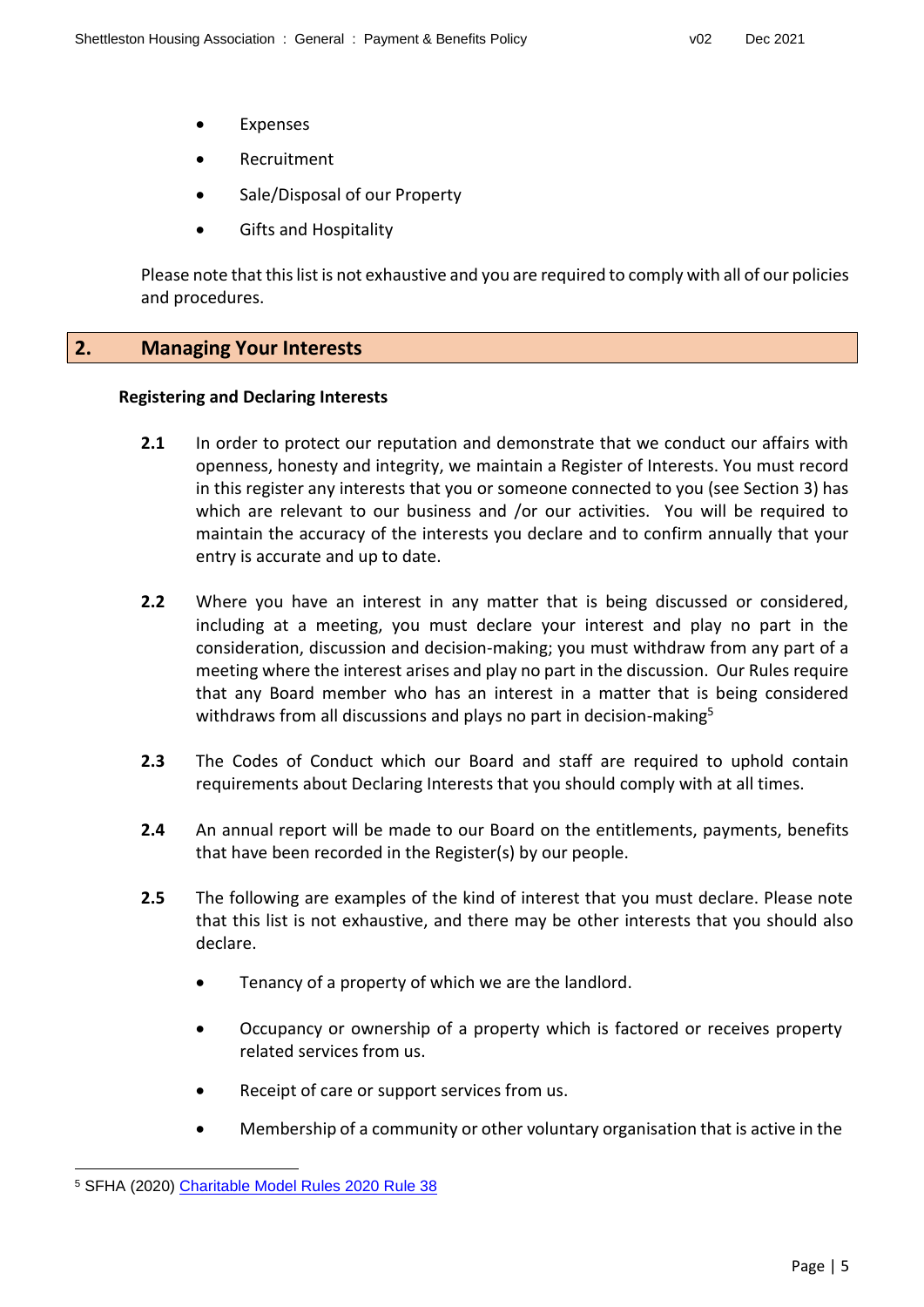area we serve.

- Voluntary work with another RSL or with an organisation that does, or is likely to do, business with us.
- Membership of the governing body of another RSL.
- Being an elected member of any local authority where we are active.
- If you purchase goods or services from us.
- If you purchase goods or services from one of our contractors or suppliers (see section 4).
- Significant shareholding in a company that we do business with (or are considering doing business with).
- Membership of any other body whose interests and/or activities may directly affect our work or activities.
- Ownership of land or property in our areas of operation. This excludes property for the purpose of your own residential use (i.e. there is no requirement for you to declare any house in which you currently live).
- Unresolved dispute relating to the provision of services in connection with a tenancy or occupancy agreement or a contractual dispute over the provision of goods or services with us.
- **2.6** You should note that in some circumstances, declaration of an interest may not be sufficient, and that it may be necessary for the organisation to take additional measures to deal satisfactorily with the situation so as to protect the probity and reputations of both yourself and the organisation.

# **Entitlements, Payments and Benefits**

- **2.7** Many of the interests you will be required to declare can be classed as entitlements, payments or benefits.
- **2.8** As one of our people, you potentially could be offered benefits over and above that to which you are entitled (as a result of policy or contractual terms), such as gifts or hospitality from external parties. Such offers would be as a direct result of you being one of our people and cannot always be accepted. We require that any such offers are managed and recorded very carefully to ensure the highest levels of probity in our organisation. Our people should not benefit – or be seen to benefit – inappropriately from their involvement with us.
- **2.9** Apart from payments that our people are entitled to by contract, statute, policy or other agreement (e.g. salary, expenses), we will only make a payment to, or accept a payment from, someone affected by this policy in exceptional circumstances. Appendix A explains the payments we can and cannot make in more detail.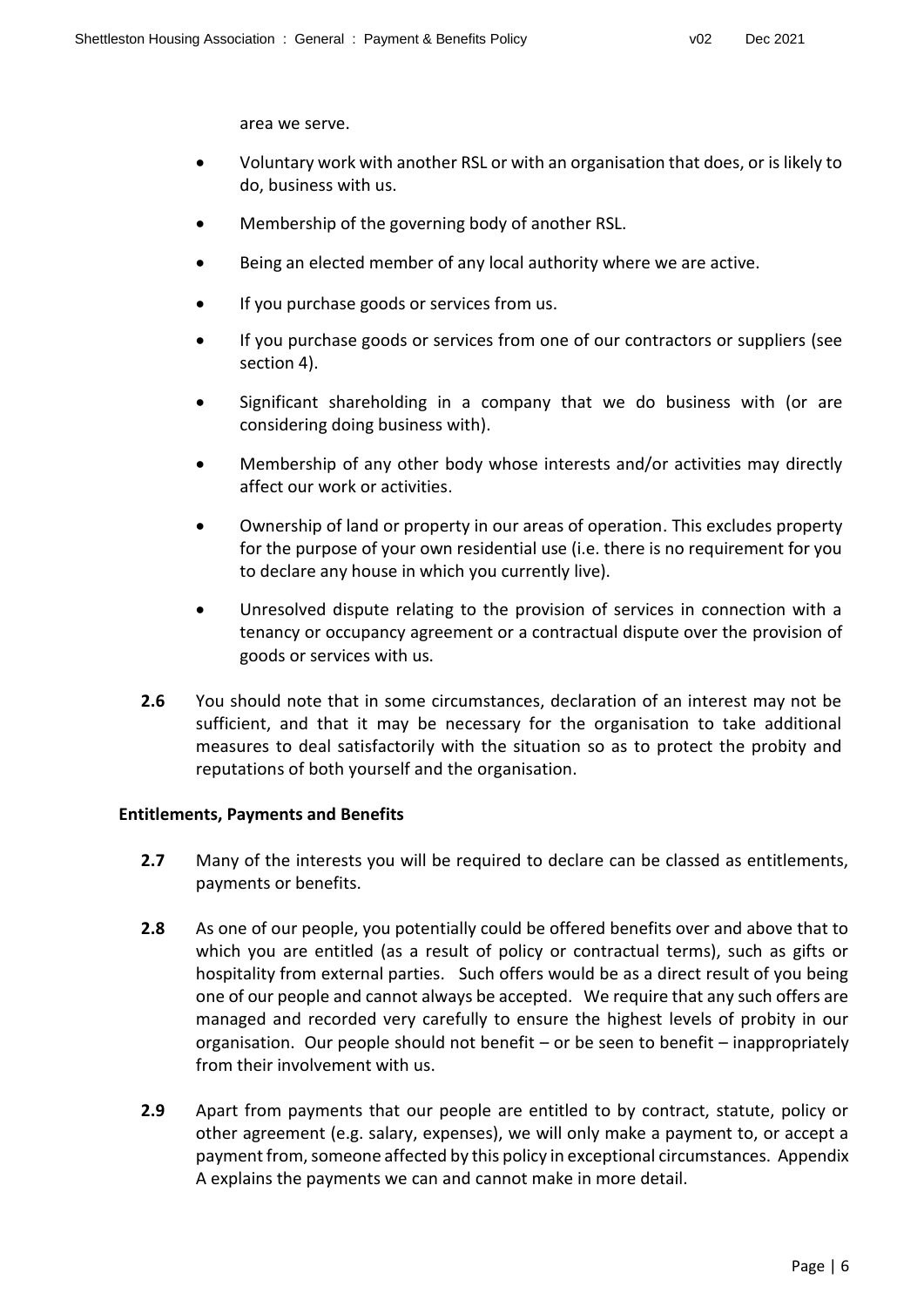- **2.10** As we contribute to the economy of the area we work in and we have commercial and business relationships with many different companies, contractors, suppliers and service providers, you must ensure that we are fully aware of any connection that you or someone you are close to (see section 3) has with any of these businesses or organisations.
- **2.11** Some entitlements, payments and benefits we can never permit, and others we have additional requirements or conditions that must be met before we can permit.
- **2.12** Appendix A lists the entitlements, payments and benefits that fall under this policy, and states:
	- Which could be permitted by the organisation
	- Which will never be permitted by the organisation
	- Which you require to declare in the register of interests
	- Any other further requirements the organisation has before permitting

# **3. People Connected to You**

### **Who Else You Should Consider When Declaring Interests**

- **3.1** Someone 'closely connected' to you includes members of your household, family members and other relatives and your friends.
- **3.2** As well as considering your own actions, you must be aware of the potential risk created by the actions of people to whom you are closely connected. Who you should consider, and our expectations of you to identify and declare such actions are outlined in Table A on page 6**.** If you are in any doubt about whether or not a declaration is required, you should consult the Chair, CEO or, for staff, your line manager.

#### **Table A**

| <b>Group</b>                                                                                                 | <b>Required Response</b>                                                                                 |
|--------------------------------------------------------------------------------------------------------------|----------------------------------------------------------------------------------------------------------|
| 1. Members of your household                                                                                 | We expect you to be aware of and declare any                                                             |
| This includes:                                                                                               | relevant actions of all people in your household. You<br>must take steps to identify, declare and manage |
| Anyone who normally lives as part<br>$\bullet$<br>of your household (whether related<br>to you or otherwise) | these.                                                                                                   |
| Those who are part of<br>$\bullet$<br>vour<br>household but work or study away<br>from home                  |                                                                                                          |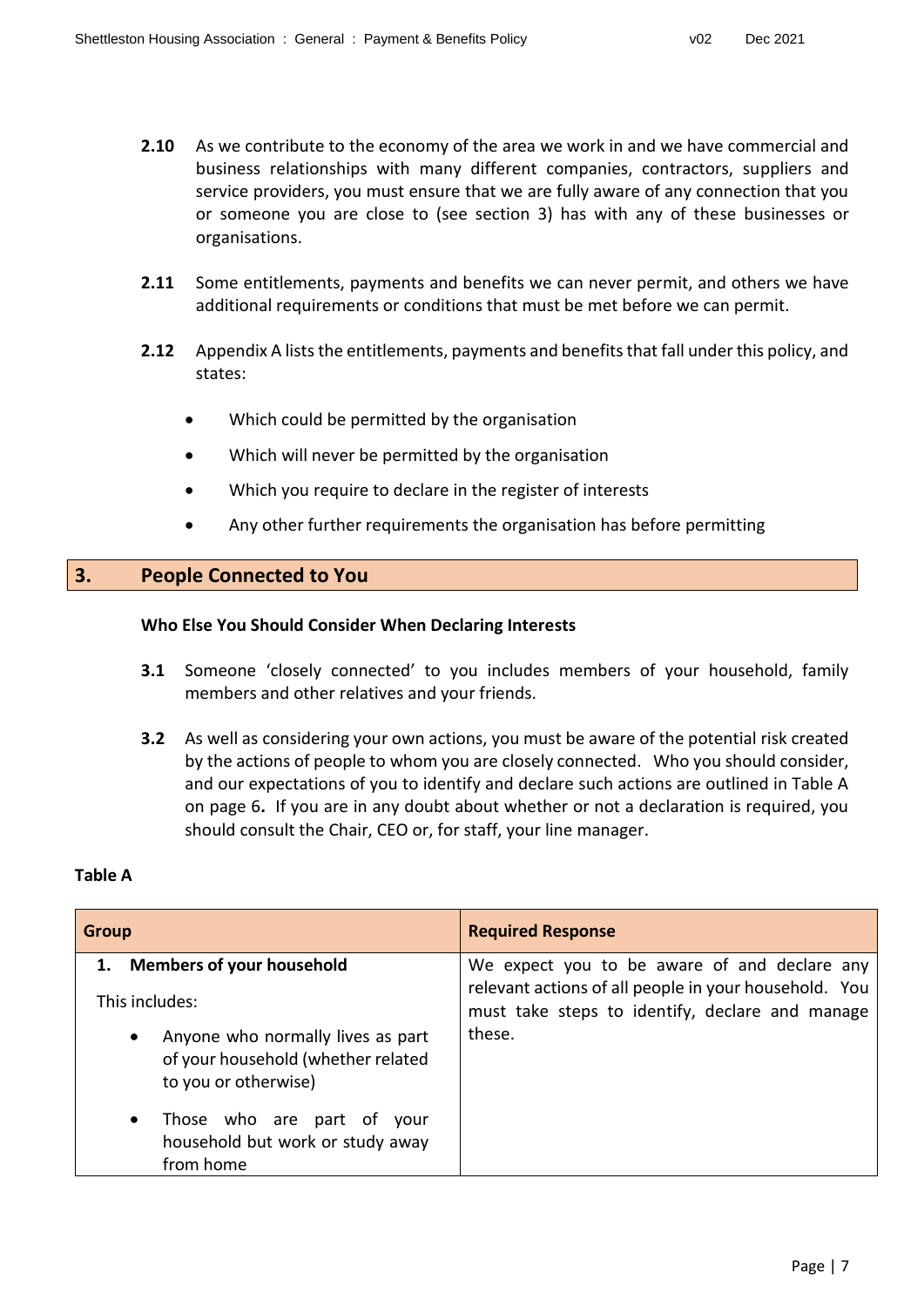| <b>Group</b>                                                                                                                                                  | <b>Required Response</b>                                                                                                                                                                                                                                                                                                                                         |
|---------------------------------------------------------------------------------------------------------------------------------------------------------------|------------------------------------------------------------------------------------------------------------------------------------------------------------------------------------------------------------------------------------------------------------------------------------------------------------------------------------------------------------------|
| <b>Partner, Relatives and friends</b><br>2.<br>This includes:<br>• Your partner (if not part of household)<br>Your relatives and their partners               | Where you have a close connection and are in regular<br>contact with anyone within this group, we expect you<br>to be aware of and declare any relevant actions.<br>Under these circumstances, you must take steps to<br>identify, declare and manage these actions.                                                                                             |
| Your partner's close relatives<br>(i.e.<br>parent, child, brother or sister)<br>Your friends<br>Anyone you are dependent upon or<br>who is dependent upon you | Where you do not have a close connection and regular<br>contact with someone in this group, we do not expect<br>you to be aware of or to go to unreasonable lengths<br>to identify any relevant actions. However, if you<br>happen to become aware of relevant actions by such<br>individuals, then these should be declared and<br>managed as soon as possible. |

# **What You Need To Consider**

- **3.3** The following are the relevant actions /involvement by those **to whom you are closely connected** that you should consider, declare and manage as per our expectations outlined in Table A (please be aware that this list is not exhaustive or exclusive):
	- A significant interest in a company or supplier that we do business with (or are considering doing business with). A significant interest means ownership (whole or part) or a substantial shareholding in a business that distributes profits, but does not include where an individual has shares in large companies such as banks, utility companies or national corporations, i.e. where owning shares would not give the individual any significant influence over the activities of that organisation.
	- Where the individual may benefit financially from a company with which we do business (or are considering doing business with)
	- Involvement in the management of any company or supplier with which we do business (or are considering doing business with)
	- Involvement in tendering for or the management of any contract for the provision of goods or services to us.
	- Application for employment with us.
	- Application to join our Board or any of its subsidiaries
	- Application to be a tenant or service user of Shettleston HA or any of its subsidiaries

# **4. Use of our Contractors & Suppliers**

**4.1** In order to help us maintain our excellent reputation, where possible you should avoid using the organisation's contractors/suppliers for your own personal purposes. We have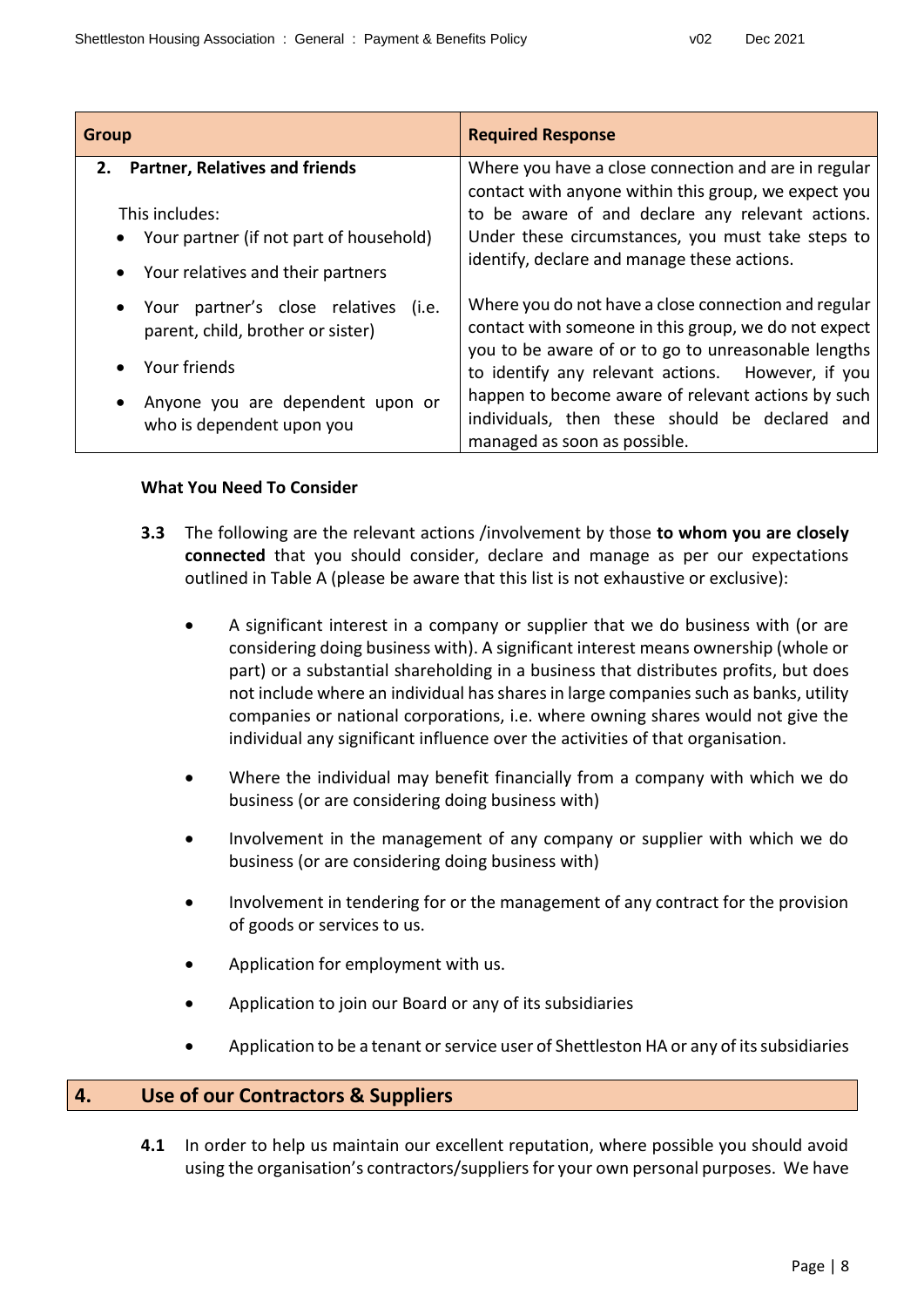made a list available to all of our people which outlines the contractors and suppliers that fall under the terms of this policy.

- **4.2** We recognise that there could be certain circumstances where it might not be possible for you to avoid the use of all the contractors/suppliers on this list, such as where market conditions in your local area make it difficult to obtain a reasonable selection of potential contractors or suppliers. Under such circumstances you could be permitted to use those contractors/suppliers outlined at Appendix B, provided you are able to demonstrate that you received no preferential treatment in terms of price, quality or any other aspect of service delivery due to your involvement with us.
- **4.3** Approval to use those contractors listed at Appendix B is at the discretion of the approving officer (in accordance with our scheme of delegation). In order to be granted approval, you will be required to demonstrate that there is no reasonable alternative contractor/supplier providing the service required in your local area, and that you will receive no preferential treatment in terms of service or cost (which you will be required to demonstrate through quotations and receipts)
- **4.4** If you are looking to purchase goods or services from any contractor/supplier on this list then you must make a declaration in the register outlining:
	- That you have received approval from the appropriate approving officer prior to the commencement of works.
	- That you received no preferential treatment in terms of service or cost (which you will be required to demonstrate through quotations and receipts).
	- Where you inadvertently use a contractor on the list at Appendix B in an emergency situation, you must notify the approving officer as quickly as possible thereafter and enter an appropriate declaration in the register.
- **4.5** Any contractor/supplier not included on the list at Appendix B can be used without the need for any declaration/further action. Appendix B represents the majority of the contractors/suppliers that we use, but does not include any of our contractors/suppliers that:
	- Only provide services of a small value (e.g. local window cleaners or sandwich shops) or
	- Have such a large national or local standing that no favour could ever realistically be gained (e.g. Amazon, utilities, BT, banks or national chains)
- **4.6** The approving officer will have an appropriate level of seniority, in accordance with our scheme of delegation.In making their decision, the approving officer will consider the level of potential reputational risk or any potential conflicts of interest that may arise by granting approval and, if granting approval, consider the steps required to mitigate against future conflicts of interest. This includes ensuring that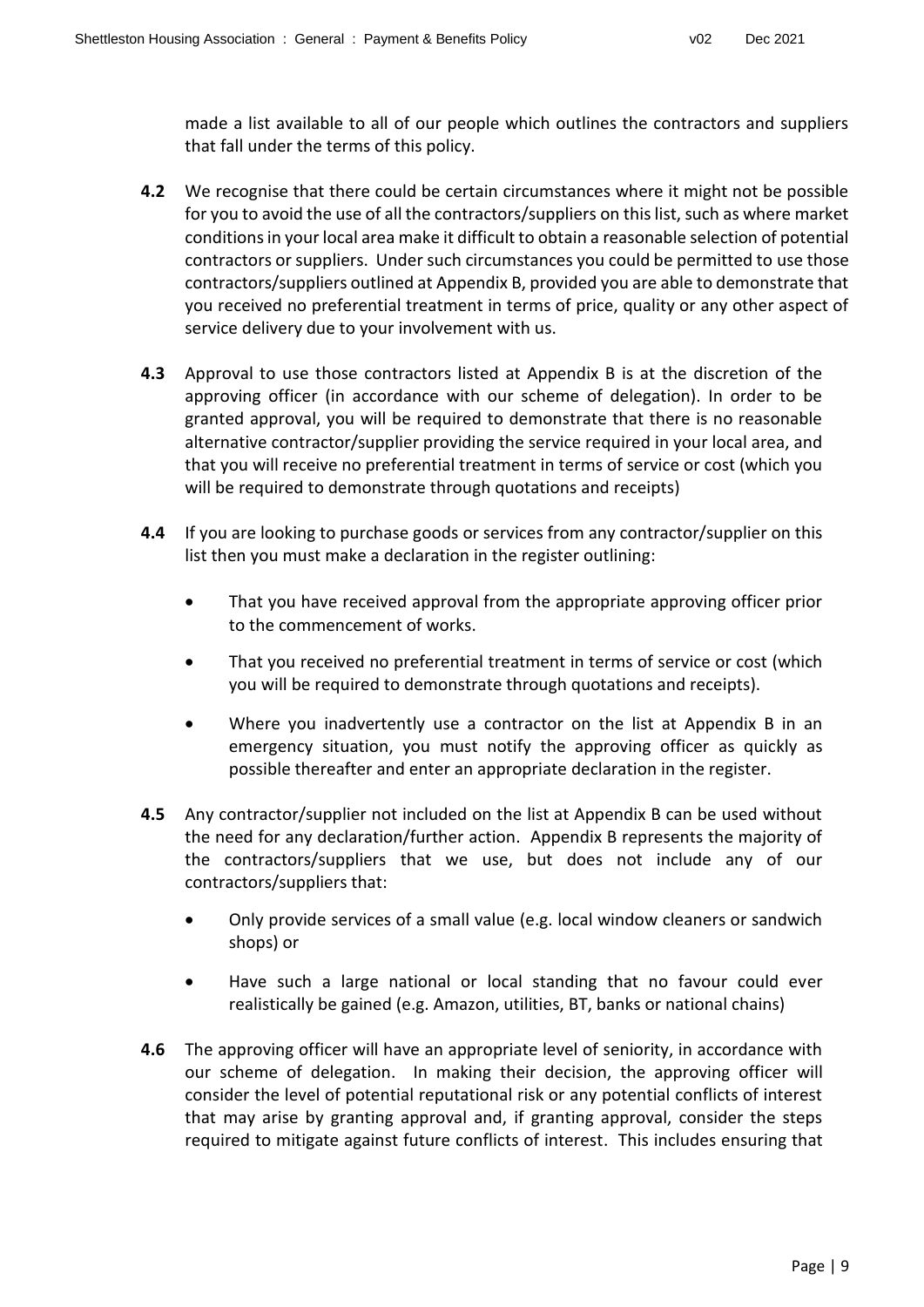the individual is not involved in any transactions with or decisions about the contractor/supplier in question on behalf of the organisation.

**4.7 Shettleston HA will maintain a clear audit trail of every approval to use any of** our contractors listed at **Appendix B**. The total number of our people to use contractors and suppliers, including the reasons for approval, and confirmation that no advantage was gained due to an individual's role within the organisation - will be formally reported annually to our Board.

| ь. | $\overline{\phantom{0}}$ | <b>Review</b> |  |  |  |  |
|----|--------------------------|---------------|--|--|--|--|
|----|--------------------------|---------------|--|--|--|--|

- **5.1** Our Rules require the Board to set our policy on payments and benefits and keep it under review. This policy has been approved by our Board and is based on the Model published by the SFHA. It is consistent with the requirements of our Codes of Conduct for Board members and for Staff. These Codes have been confirmed by the Scottish Housing Regulator as meeting their regulatory requirements.
- **5.2** This policy was adopted by our Board on **14th December 2021.** It will be reviewed every five years or sooner than that where appropriate.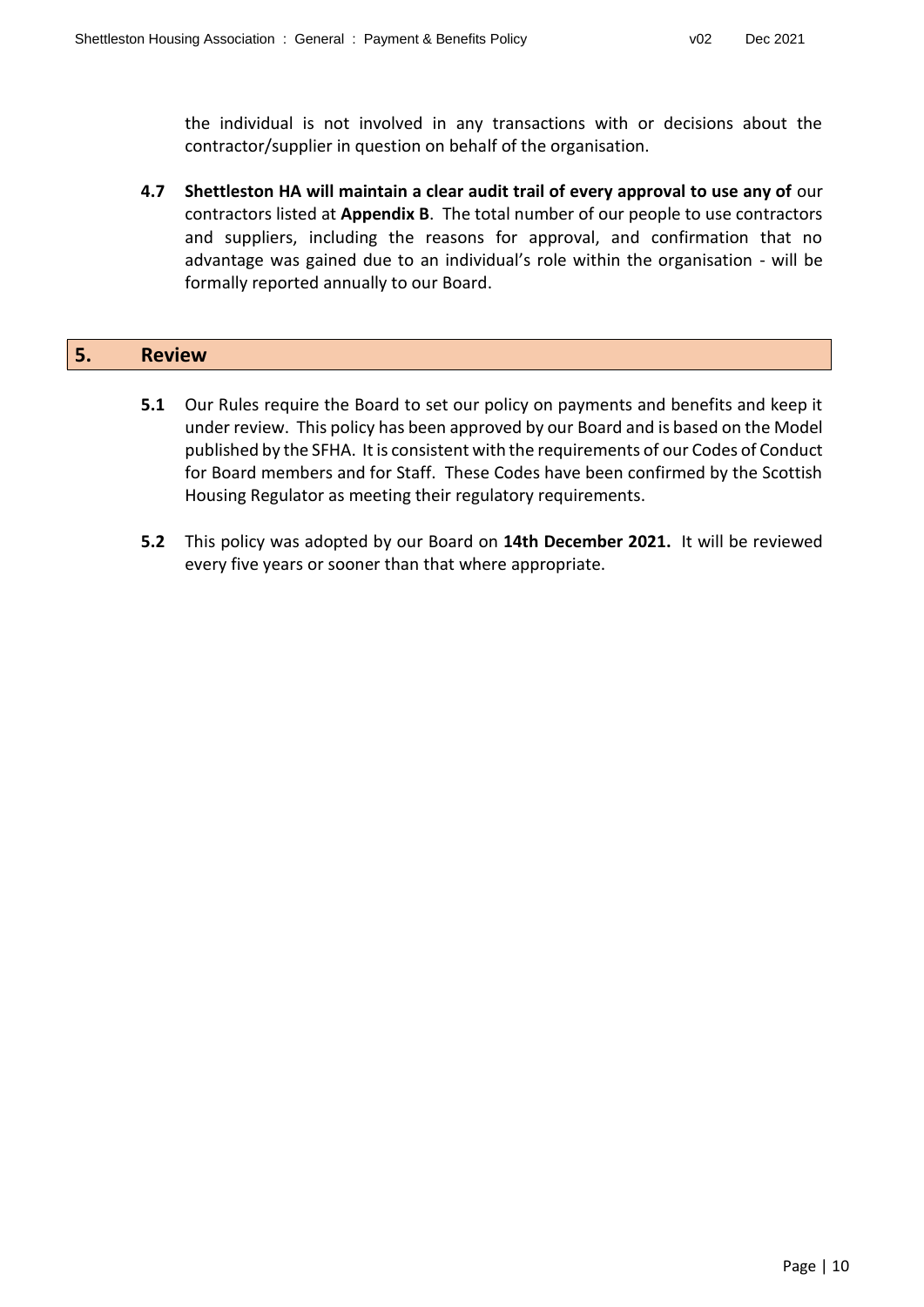# **Entitlements, Payments and Benefits**

| <b>EXAMPLE</b>                                                                                                                                                                    | <b>CAN THIS BE</b><br><b>PERMITTED?</b> | <b>FURTHER ACTION NECESSARY BEFORE THIS WILL BE PERMITTED?</b>                                                                                                                                    |  |  |
|-----------------------------------------------------------------------------------------------------------------------------------------------------------------------------------|-----------------------------------------|---------------------------------------------------------------------------------------------------------------------------------------------------------------------------------------------------|--|--|
| <b>HUMAN RESOURCES AND RECRUITMENT</b>                                                                                                                                            |                                         |                                                                                                                                                                                                   |  |  |
| All entitlements arising from your contract of<br>employment with us or one of our<br>subsidiaries, including (but not restricted to):<br>Payment of salary to staff<br>$\bullet$ | Yes                                     | Any entitlement in the terms of your contract is always<br>permitted without the need to record in the register of<br>interests. There are Human Resource processes in place for<br>this purpose. |  |  |
| access to car or travel loans or salary<br>$\bullet$<br>advances where specified in the<br>employment contract;                                                                   |                                         |                                                                                                                                                                                                   |  |  |
| pension and/or private health care<br>provided as part of the remuneration<br>package;                                                                                            |                                         |                                                                                                                                                                                                   |  |  |
| performance related pay or bonus<br>awarded in accordance with contractual<br>terms;                                                                                              |                                         |                                                                                                                                                                                                   |  |  |
| books and equipment in connection with<br>$\bullet$<br>employment or training in accordance<br>with agreed policies and/or contractual<br>terms;                                  |                                         |                                                                                                                                                                                                   |  |  |
| Reimbursement of professional fees                                                                                                                                                |                                         |                                                                                                                                                                                                   |  |  |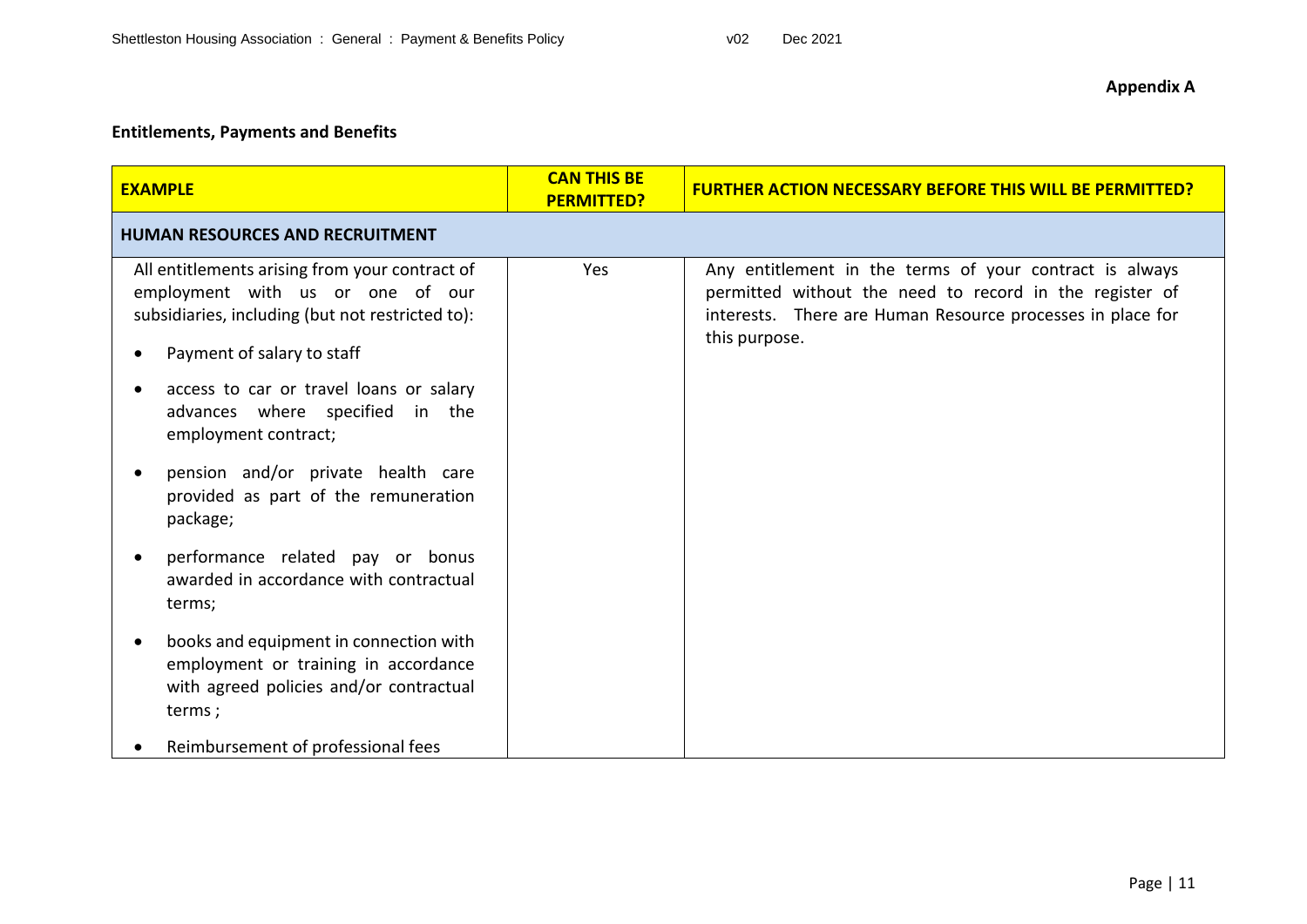$\overline{a}$ 

| <b>EXAMPLE</b>                                                                                                                                                         | <b>CAN THIS BE</b><br><b>PERMITTED?</b> | <b>FURTHER ACTION NECESSARY BEFORE THIS WILL BE PERMITTED?</b>                                                                                                                                                                                                                                                                                                |
|------------------------------------------------------------------------------------------------------------------------------------------------------------------------|-----------------------------------------|---------------------------------------------------------------------------------------------------------------------------------------------------------------------------------------------------------------------------------------------------------------------------------------------------------------------------------------------------------------|
| Payment to a member of the Board for their<br>role as a Board member, in accordance with<br>the terms of their letter of appointment                                   | [Yes or No]                             | [Such payments will only be permitted if they are in accordance<br>with the conditions set out in Section 67(3) of the Charities and<br>Trustees Investment (Scotland) Act 2005 <sup>6</sup><br>The payment must be recorded in the register of interests<br>within five days of the appointment being confirmed and the<br>register must be kept up to date] |
| All payments made in accordance with the<br>terms of our expenses policy including:<br>payment of permitted out of pocket<br>expenses<br>reimbursement of travel costs | Yes                                     | Entitlements in connection with your role as one of our people<br>set out in our expenses policy are always permitted and do not<br>need to be declared provided claims are made in accordance<br>with our procedures.                                                                                                                                        |
| Provision of a loan by the organisation to one<br>of our people                                                                                                        | <b>No</b>                               | This is not permitted unless in connection with the contractual<br>terms of employment. We cannot make any other loans to<br>individuals.                                                                                                                                                                                                                     |
| Redundancy or Voluntary severance payment<br>to an employee                                                                                                            | Yes                                     | We can make redundancy payments to an employee in line<br>with terms their contract<br><b>Or</b><br>We can make a voluntary severance payment to an employee<br>which is outside the terms of their contract of employment<br>provided:<br>It arises directly from a decision to terminate the<br>employee's contract of employment.                          |

<sup>&</sup>lt;sup>6</sup> Legislation.Gov.Uk (2005) Charities and Trustees Investment (Scotland) Act 2005 Section 67 (3) available <u>here</u>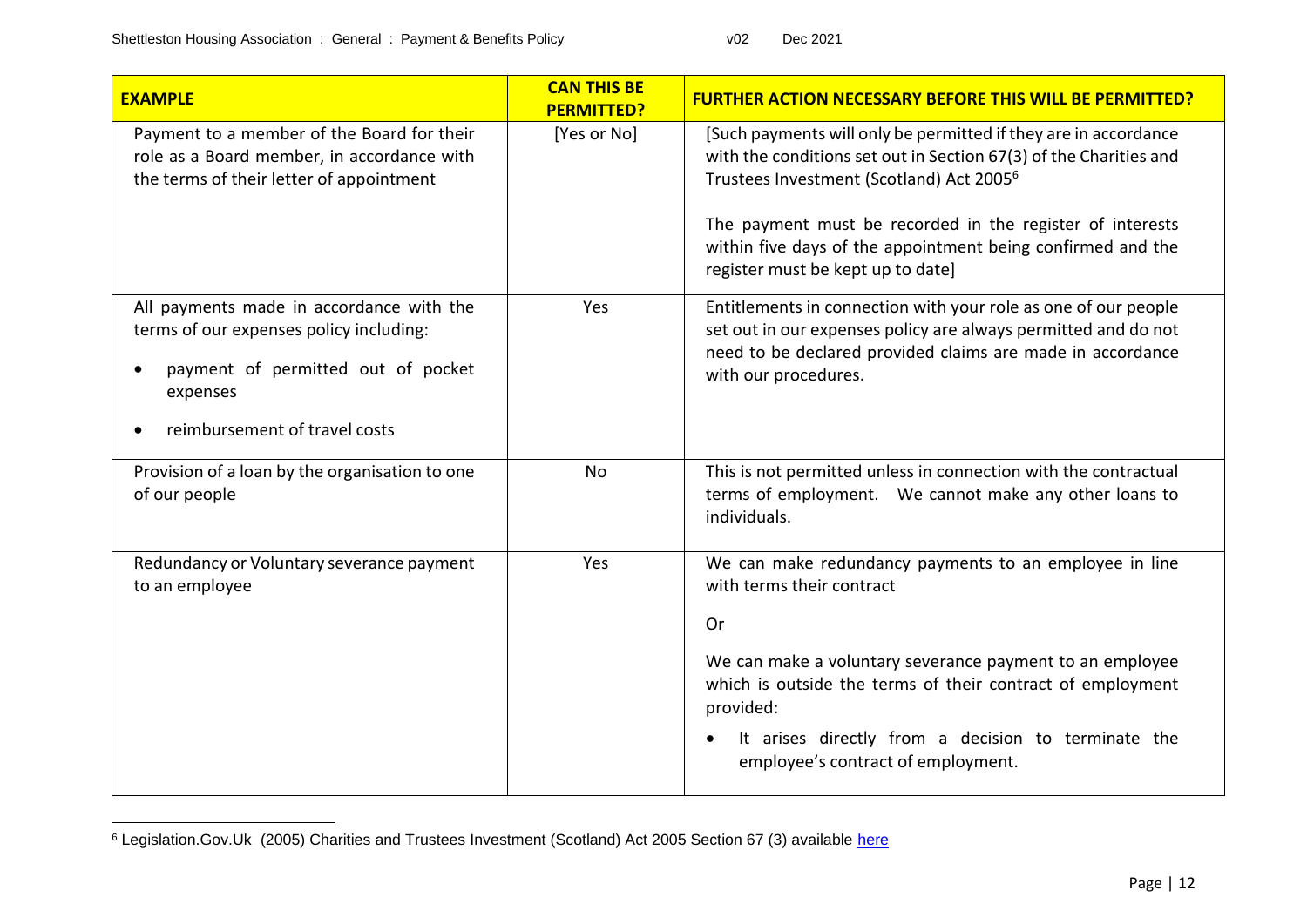| <b>EXAMPLE</b>                                                         | <b>CAN THIS BE</b><br><b>PERMITTED?</b> | <b>FURTHER ACTION NECESSARY BEFORE THIS WILL BE PERMITTED?</b>                                                                                                                                                                                                                                                                                                                                                                                                                                 |
|------------------------------------------------------------------------|-----------------------------------------|------------------------------------------------------------------------------------------------------------------------------------------------------------------------------------------------------------------------------------------------------------------------------------------------------------------------------------------------------------------------------------------------------------------------------------------------------------------------------------------------|
|                                                                        |                                         | Payment is approved by the Board.<br>$\bullet$                                                                                                                                                                                                                                                                                                                                                                                                                                                 |
|                                                                        |                                         | That the total sum of the non-contractual payment and<br>$\bullet$<br>benefit does not exceed, in the opinion of our employment<br>adviser, the total cost of a successful application by the<br>employee to a Court or Tribunal (including the likely level<br>of compensation that might be awarded by a court or<br>tribunal and associated costs to the organisation to<br>participate in the tribunal)<br>Payment does not exceed the equivalent of one year's<br>salary for the employee |
|                                                                        |                                         | That this payment is instead of (rather than additional to)<br>any redundancy entitlement.                                                                                                                                                                                                                                                                                                                                                                                                     |
| An offer of employment (temporary or                                   | Yes                                     | This is permitted as long as:                                                                                                                                                                                                                                                                                                                                                                                                                                                                  |
| permanent) to someone who is closely<br>connected to a member of staff |                                         | There has been an open recruitment exercise in<br>accordance with our policy that you have not played any<br>part in and                                                                                                                                                                                                                                                                                                                                                                       |
|                                                                        |                                         | You have no direct or indirect line management or<br>supervision responsibility for the post and                                                                                                                                                                                                                                                                                                                                                                                               |
|                                                                        |                                         | The offer of employment complies with our policy and is<br>approved by Senior staff/Board and                                                                                                                                                                                                                                                                                                                                                                                                  |
|                                                                        |                                         | You record your connection to the successful applicant in<br>$\bullet$<br>the register within five days of their acceptance of the<br>offer.                                                                                                                                                                                                                                                                                                                                                   |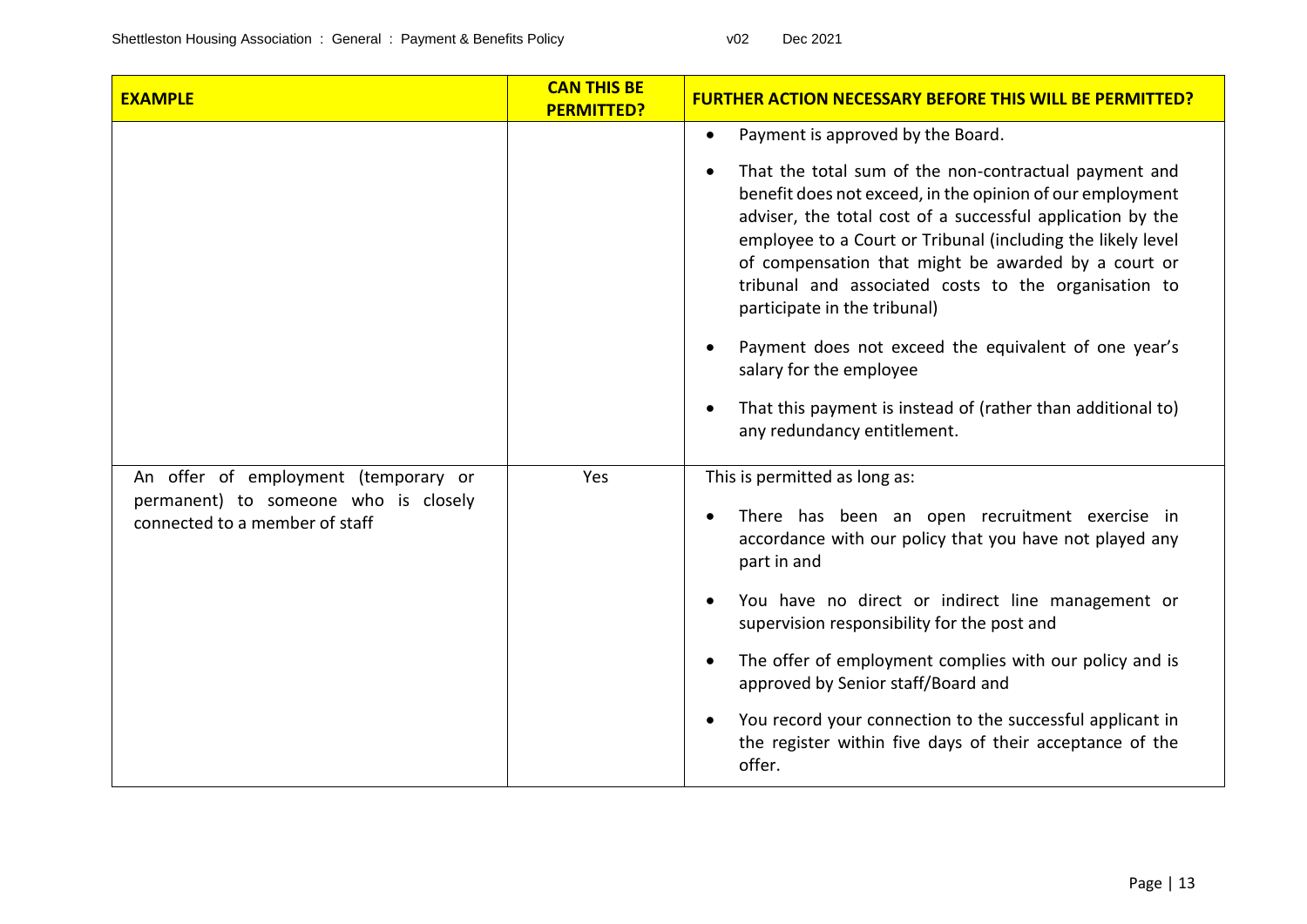| <b>EXAMPLE</b>                                                                                                                                                                                                                                        | <b>CAN THIS BE</b><br><b>PERMITTED?</b> | <b>FURTHER ACTION NECESSARY BEFORE THIS WILL BE PERMITTED?</b>                                                                                                                                                                                                                                                                                                                                                                                                                    |
|-------------------------------------------------------------------------------------------------------------------------------------------------------------------------------------------------------------------------------------------------------|-----------------------------------------|-----------------------------------------------------------------------------------------------------------------------------------------------------------------------------------------------------------------------------------------------------------------------------------------------------------------------------------------------------------------------------------------------------------------------------------------------------------------------------------|
| The offer of employment or contract for the<br>provision of services (e.g. specialist advice) to<br>someone who is, or has been in the last<br>twelve months, a member of our Board or to<br>anyone who is related to a member of the<br><b>Board</b> | <b>No</b>                               | This cannot be permitted.                                                                                                                                                                                                                                                                                                                                                                                                                                                         |
| Appointment of one of our staff members to<br>the Board                                                                                                                                                                                               | [Yes or No]                             | This cannot be permitted in accordance with the Rules of the<br>organisation.                                                                                                                                                                                                                                                                                                                                                                                                     |
| Nominations to join the Board from people<br>who are connected to a serving member.                                                                                                                                                                   | [Yes or No]                             | This [can or cannot] be permitted in accordance with the Rules<br>of the organisation.                                                                                                                                                                                                                                                                                                                                                                                            |
| <b>OUR PEOPLE AS TENANTS OR SERVICE USERS</b>                                                                                                                                                                                                         |                                         |                                                                                                                                                                                                                                                                                                                                                                                                                                                                                   |
| The offer of a tenancy or lease in one of our<br>or any of our subsidiaries' properties to one<br>of our people or to someone closely<br>connected to them.                                                                                           | Yes                                     | This is permitted as long as<br>it is in accordance with our published allocations policy<br>$\bullet$<br>and<br>Neither the applicant or anyone connected to the<br>$\bullet$<br>applicant is involved in any way or in any part of the<br>allocation process and<br>The offer is approved by the Governing Body in advance<br>$\bullet$<br>and<br>The tenancy is recorded as an interest in the appropriate<br>$\bullet$<br>register within five days of the tenancy commencing |
| Where one of our people (or someone<br>connected to one of our people) is a tenant<br>and receives a repair, improvement or<br>adaptation to their home                                                                                               | Yes                                     | Repairs carried out in accordance with our policy do not need<br>to be recorded.<br>Adaptations must comply with our policy and be approved by<br>Senior staff/Board. The adaptation should be recorded in the<br>register of interests within five days of approval.                                                                                                                                                                                                             |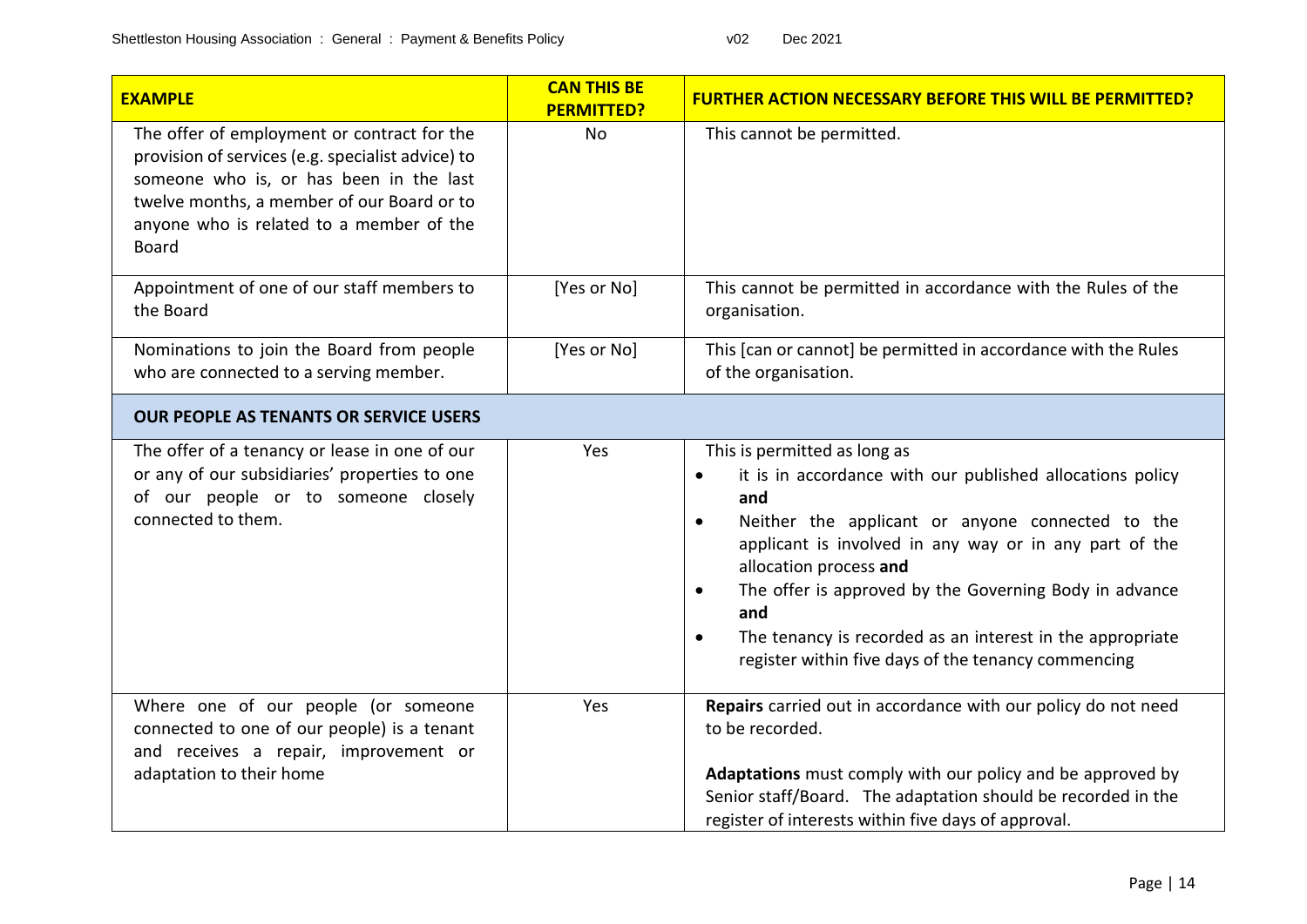| <b>EXAMPLE</b>                                                                                                                                                                                            | <b>CAN THIS BE</b><br><b>PERMITTED?</b> | <b>FURTHER ACTION NECESSARY BEFORE THIS WILL BE PERMITTED?</b>                                                                                                                                                                                                                                                                                                                                                                                                                                                                                                         |
|-----------------------------------------------------------------------------------------------------------------------------------------------------------------------------------------------------------|-----------------------------------------|------------------------------------------------------------------------------------------------------------------------------------------------------------------------------------------------------------------------------------------------------------------------------------------------------------------------------------------------------------------------------------------------------------------------------------------------------------------------------------------------------------------------------------------------------------------------|
|                                                                                                                                                                                                           |                                         | Improvements must be carried out as part of an approved<br>programme and in accordance with our policy. The person<br>affected should declare their interest if/when the programme<br>is being discussed and the improvement recorded in the<br>register of interests within five days of completion                                                                                                                                                                                                                                                                   |
| Where one of our people (or someone<br>connected to one of our people) is a tenant<br>and receives payment of a decoration<br>allowance, tenant reward/incentive as part<br>of an agreed scheme or prize. | Yes                                     | Payment of decoration allowances or incentive/reward<br>payments must be made in accordance with our policies and<br>procedures and recorded in the register within five days of<br>receipt.<br>Prizes or awards in competitions open to all tenants in the<br>same community (e.g. garden competitions) can only be given<br>if the selection process for giving the award/prize has been<br>carried out by someone who is independent. Receipt of the<br>award and the circumstances surrounding it must be recorded<br>in the register within five days of receipt. |
| <b>TRAINING AND EVENTS</b>                                                                                                                                                                                |                                         |                                                                                                                                                                                                                                                                                                                                                                                                                                                                                                                                                                        |
| Attendance at training events or seminars<br>(e.g. SFHA Conferences) or openings/similar<br>events hosted by other RSLs                                                                                   | Yes                                     | There is no requirement to declare and record in the register<br>of interests.                                                                                                                                                                                                                                                                                                                                                                                                                                                                                         |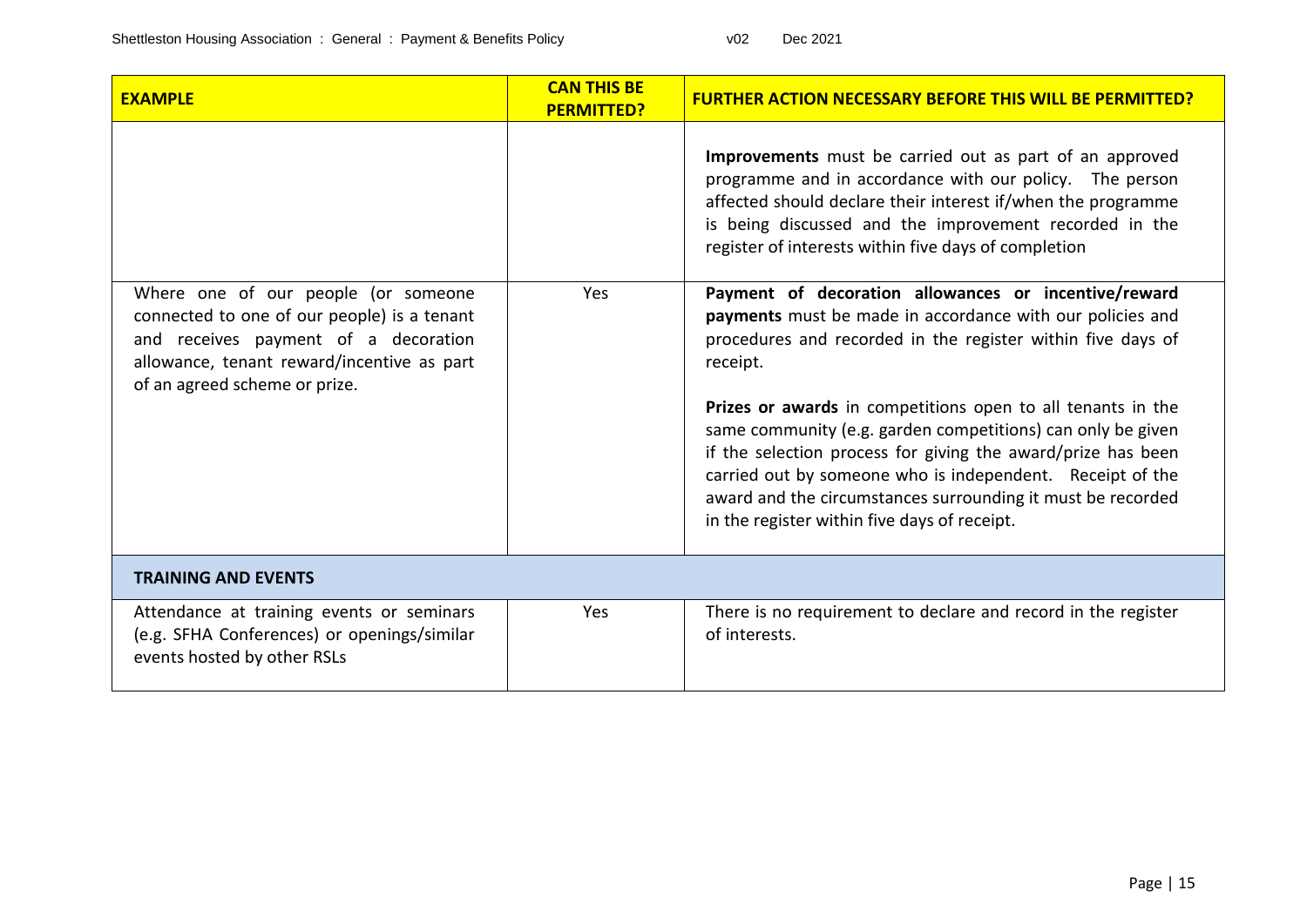| <b>EXAMPLE</b>                                                                                                                                                                                                        | <b>CAN THIS BE</b><br><b>PERMITTED?</b>           | <b>FURTHER ACTION NECESSARY BEFORE THIS WILL BE PERMITTED?</b>                                                                                                                                                                                                                                                                                                                                                                                                                                                                                                                                                                                                                                                                                                                                                                                                                                                                                                                                                                      |
|-----------------------------------------------------------------------------------------------------------------------------------------------------------------------------------------------------------------------|---------------------------------------------------|-------------------------------------------------------------------------------------------------------------------------------------------------------------------------------------------------------------------------------------------------------------------------------------------------------------------------------------------------------------------------------------------------------------------------------------------------------------------------------------------------------------------------------------------------------------------------------------------------------------------------------------------------------------------------------------------------------------------------------------------------------------------------------------------------------------------------------------------------------------------------------------------------------------------------------------------------------------------------------------------------------------------------------------|
| The organisation paying for accommodation<br>in connection with attendance at relevant<br>conferences or events that you are attending<br>on behalf of or in connection with your role<br>with us or our subsidiaries | Yes                                               | Accommodation that is part of a conference or training<br>package does not need to be recorded in the register, but<br>attendance will be recorded on the relevant individual training<br>plan.<br>Residential conferences are important in ensuring that our<br>people have the necessary skills, knowledge and experience to<br>make an effective contribution to our activities.                                                                                                                                                                                                                                                                                                                                                                                                                                                                                                                                                                                                                                                 |
| Attendance by you at events to mark awards,<br>achievements or other significant milestones<br>relevant to our business.                                                                                              | Yes (where total cost<br>does not exceed<br>£500) | The <b>BOARD</b> must approve attendance in advance, and will only<br>do so if:<br>The organisation or one of our people (because of their<br>٠<br>role with us) has been nominated for an award; or<br>attendance is in recognition of achievement of or in pursuit<br>$\bullet$<br>of appropriate business development; or<br>we can demonstrate that attendance or participation is<br>$\bullet$<br>directly related to furthering our aims and objectives.<br>Where we ask you to represent us at such an event, this should<br>be recorded in the register along with any associated costs<br>(including travel, accommodation and the costs of attendance<br>at the event) within five days of attendance.<br>The total cost should not exceed £500 per person and we will<br>make all arrangements in advance.<br>Where costs would exceed £500, you will not be permitted to<br>attend unless there is a clear, viable business case for<br>attending. In such a case, specific approval of the Board would<br>be required. |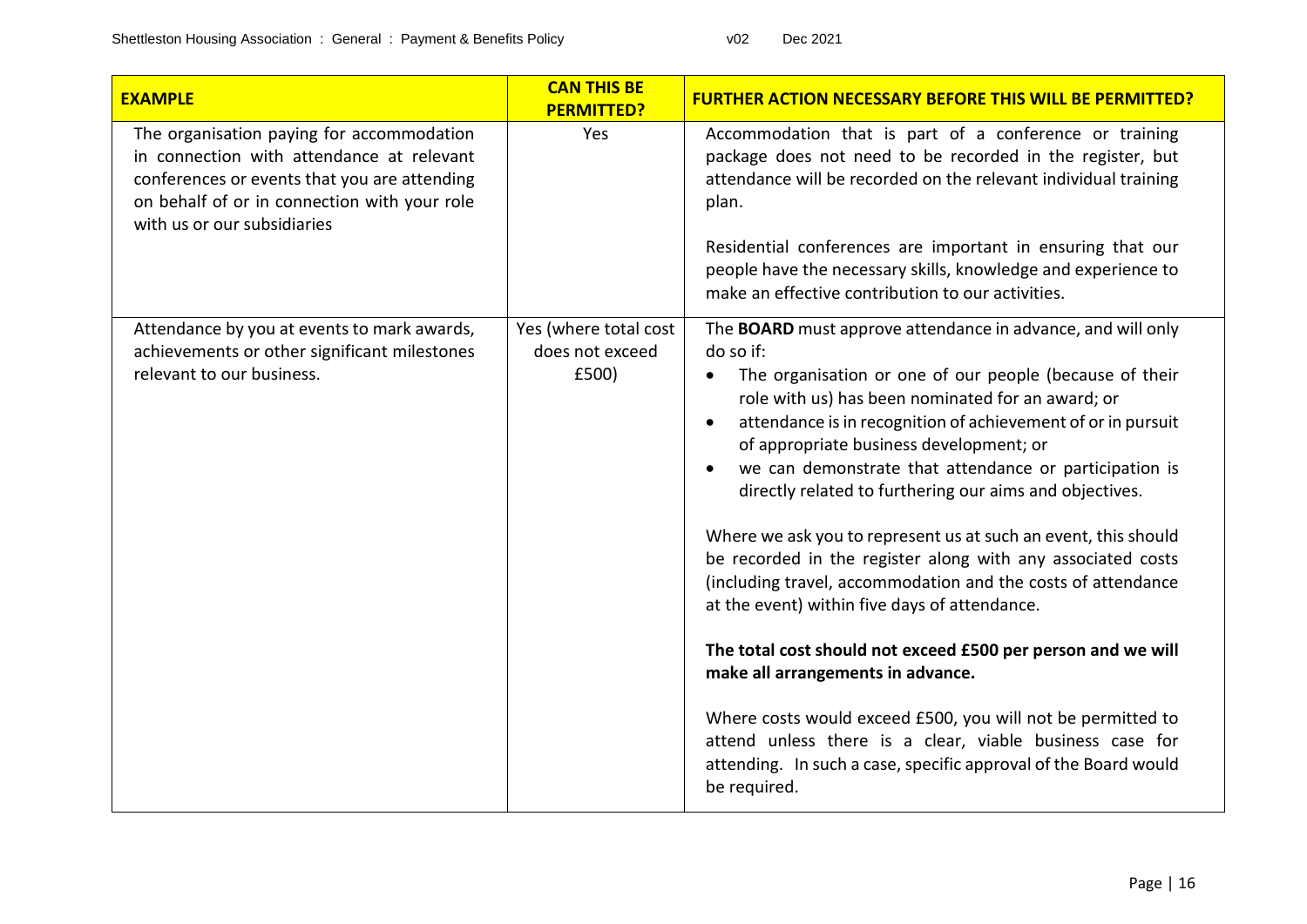| <b>EXAMPLE</b>                                      | <b>CAN THIS BE</b><br><b>PERMITTED?</b> | <b>FURTHER ACTION NECESSARY BEFORE THIS WILL BE PERMITTED?</b>                                                                                                                                                                                                                                                                                                                                                                                                                                                                                                                                                                                                                                                                                                                                                                                                                                                                                                                                                                                                                                                                                                                               |
|-----------------------------------------------------|-----------------------------------------|----------------------------------------------------------------------------------------------------------------------------------------------------------------------------------------------------------------------------------------------------------------------------------------------------------------------------------------------------------------------------------------------------------------------------------------------------------------------------------------------------------------------------------------------------------------------------------------------------------------------------------------------------------------------------------------------------------------------------------------------------------------------------------------------------------------------------------------------------------------------------------------------------------------------------------------------------------------------------------------------------------------------------------------------------------------------------------------------------------------------------------------------------------------------------------------------|
| <b>GIFTS AND HOSPITALITY</b>                        |                                         |                                                                                                                                                                                                                                                                                                                                                                                                                                                                                                                                                                                                                                                                                                                                                                                                                                                                                                                                                                                                                                                                                                                                                                                              |
| Gifts received from tenants and external<br>sources | Yes (not exceeding a<br>value of £60)   | Small gifts (e.g. a box of chocolates, pens, folders,<br>paperweights, flowers) can be accepted if:<br>the cumulative value of gifts received from the same<br>source in a 12 month period does not exceed £60<br>you do not receive more than two such gifts from the<br>same source in a 12 month period<br>you record receipt of the gift(s) in the register<br>You should not normally accept other gifts and should decline<br>any gifts with a value of more than £60 unless to do so would<br>cause offence or otherwise damage our reputation. In these<br>cases you must:<br>Advise the donor that the gift will be donated to charity<br>or will form part of our annual charity fund raising<br>activities<br>Record the gift and the action taken in the register within<br>five days<br>You should not regularly accept gifts from the same source and<br>never more than twice from the same source within a 12<br>month period. The total cumulative value of gifts received from<br>the same source over the course of a year must never exceed<br>£60.<br>You should also record any offers that you decline and the<br>reasons for this, in the register within five days. |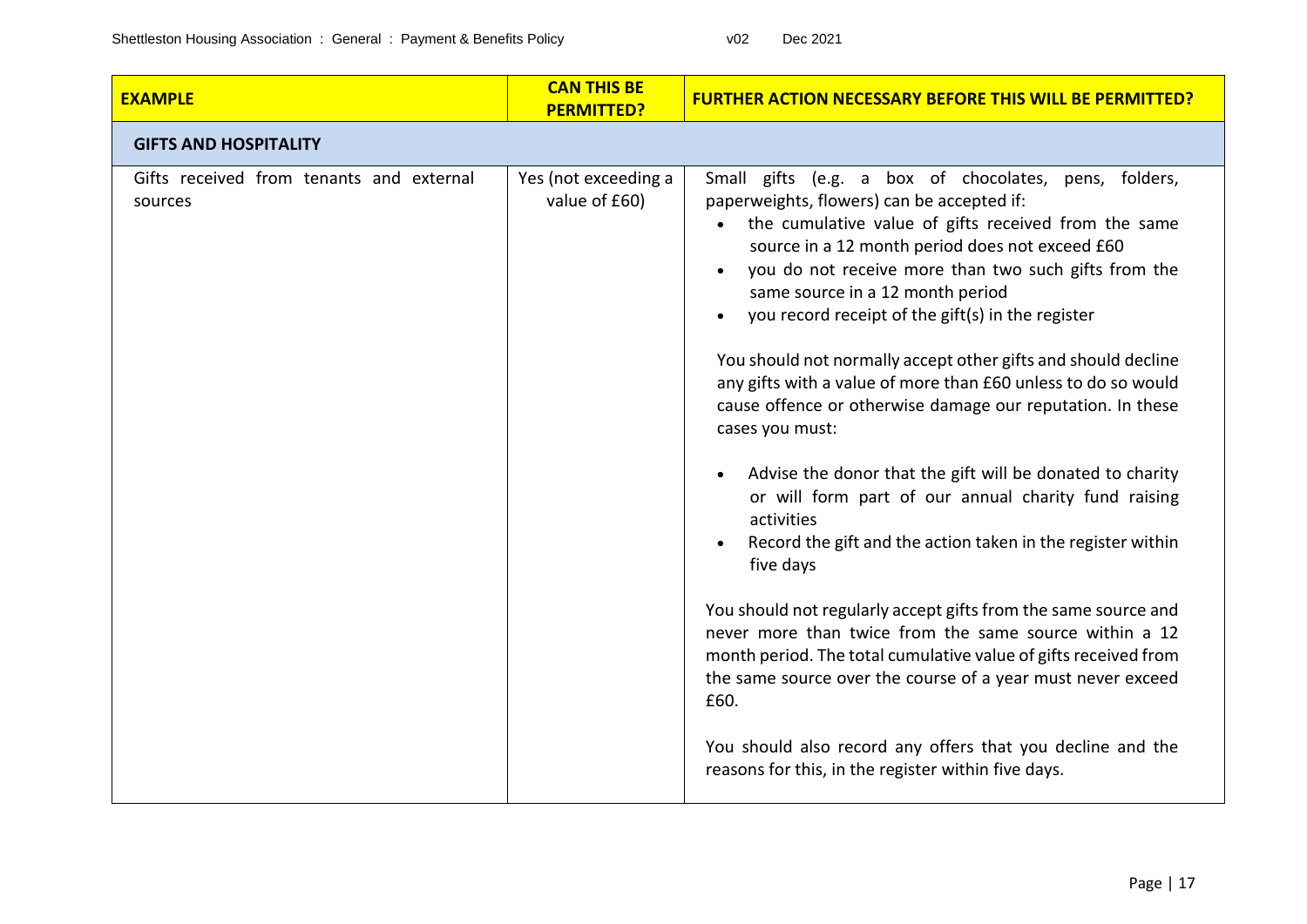| <b>EXAMPLE</b>                                                                                                                   | <b>CAN THIS BE</b><br><b>PERMITTED?</b>       | <b>FURTHER ACTION NECESSARY BEFORE THIS WILL BE PERMITTED?</b>                                                                                                                                                                                                                                                                                                                                                                                                                                                                                                                                                                                                                                              |
|----------------------------------------------------------------------------------------------------------------------------------|-----------------------------------------------|-------------------------------------------------------------------------------------------------------------------------------------------------------------------------------------------------------------------------------------------------------------------------------------------------------------------------------------------------------------------------------------------------------------------------------------------------------------------------------------------------------------------------------------------------------------------------------------------------------------------------------------------------------------------------------------------------------------|
| Gifts given from us to one of our people or<br>received by one of our people from external<br>sources to mark special occasions. | Yes (not exceeding a<br>value of £100)        | Gifts from the organisation to our people can be permitted in<br>cases where it is to mark a special occasion or significant events<br>including:<br>Family events (e.g. marriage, milestone birthday, birth of<br>a child),<br>Retirement<br>Leaving the organisation<br>These must be recorded in the relevant register and the value<br>of such gifts will not normally exceed £100.<br>Please note, that this does not include collections by our<br>people using their own personal funds to mark special<br>occasions. These are always permitted with no requirement<br>to declare. For staff, contractual terms may be in place that<br>dictate the value of any gift upon retirement/long service. |
| Hospitality associated with our business and<br>that of its partners                                                             | Yes (when not<br>exceeding a value of<br>£60) | Modest hospitality, such as a sandwich lunch or networking<br>event, is permitted and does not need to be recorded.<br>All other hospitality up to a value of £60 is permitted but must<br>be recorded in the register, along with an estimation of the<br>value of hospitality received, within five days of attendance.<br>You should not accept invitations with a value that is greater<br>than £60, unless you have prior approval from the BOARD.<br>The type of hospitality offered will also be taken into<br>consideration, e.g. we will not normally accept invitations to<br>sporting events, concerts, golf tournaments etc.                                                                    |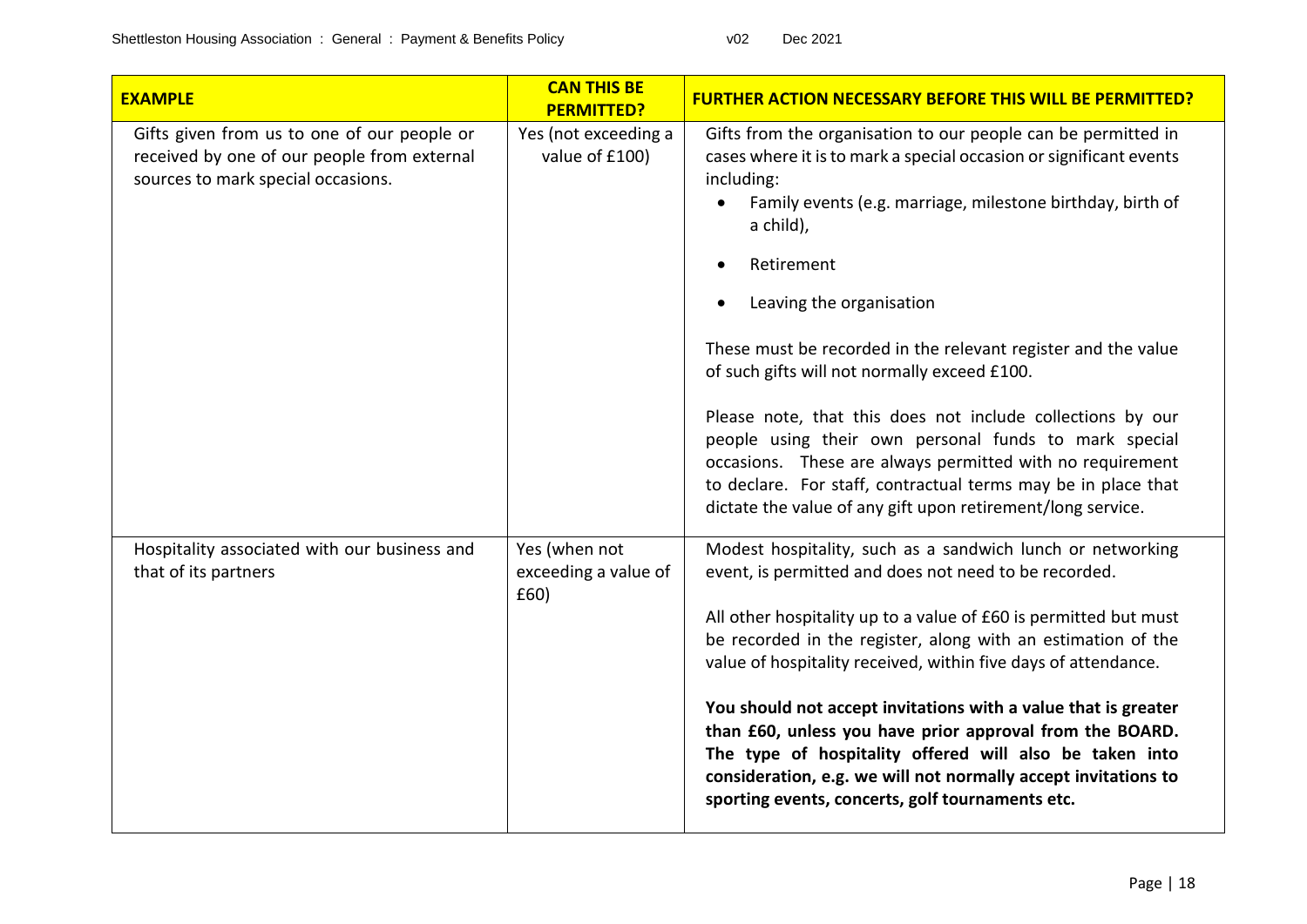| <b>EXAMPLE</b>                                                                                                                                     | <b>CAN THIS BE</b><br><b>PERMITTED?</b> | <b>FURTHER ACTION NECESSARY BEFORE THIS WILL BE PERM</b>                                                                                                                                                                                                                                                                                                                    |  |
|----------------------------------------------------------------------------------------------------------------------------------------------------|-----------------------------------------|-----------------------------------------------------------------------------------------------------------------------------------------------------------------------------------------------------------------------------------------------------------------------------------------------------------------------------------------------------------------------------|--|
|                                                                                                                                                    |                                         | In this case, the reason for acceptance must also be included in<br>the register and countersigned by Senior staff/CEO.                                                                                                                                                                                                                                                     |  |
| Our people seeking donations from our<br>contractors/suppliers when fundraising for<br>charity                                                     | Yes                                     | This is permitted provided:<br>Approval is gained from Senior staff/Board prior to making<br>any approach<br>Any donations received are recorded in the register<br>We recognise our social responsibility and promote charity<br>fundraising by the organisation and our people. We have a<br>separate policy that sets out our approach to supporting other<br>charities. |  |
| <b>PROCURING GOODS/SERVICES</b>                                                                                                                    |                                         |                                                                                                                                                                                                                                                                                                                                                                             |  |
| Sale of our interest (whole or part) in a<br>property to someone affected by this policy<br>via LIFT, HomeBuy; Help to Buy or other LCHO<br>scheme | Yes                                     | This is permitted, provided:<br>Our policy and procedures are followed<br>The prospective purchaser should play no part in the<br>processing of the transaction by the organisation<br>It is declared and recorded in the register within five days<br>of the missives being concluded confirming the process<br>followed.                                                  |  |